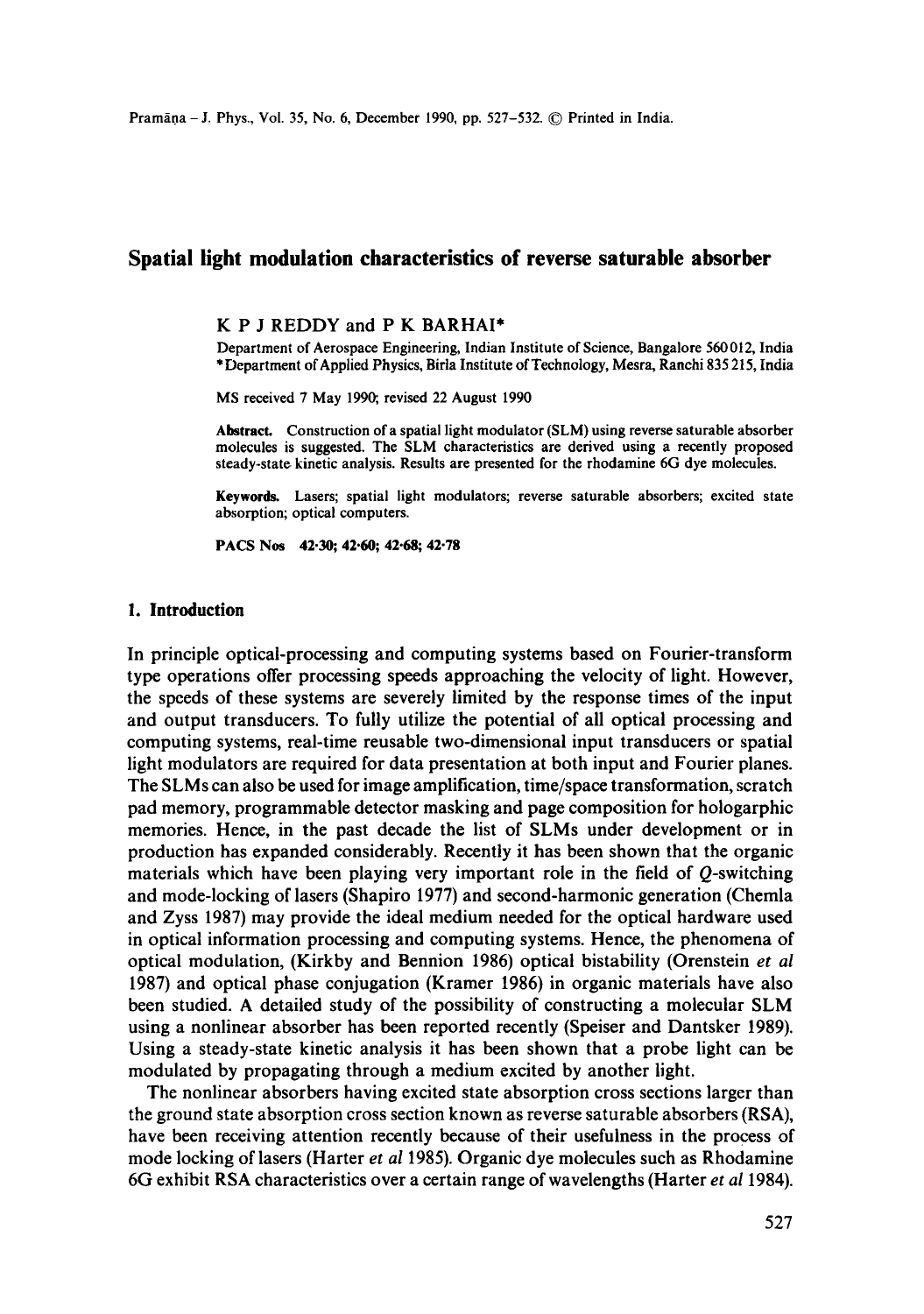### 528 *K P J Reddy and P K Barhai*

A systematic study of the transmission characteristics of an RSA has been presented (Reddy 1987). In the present paper we explore the possibility of using an RSA for the construction of a molecular SLM. The kinetic analysis of Speiser and Dantsker (1989) is extended to study the SLM characteristics of an RSA molecule. Details of this analysis and the results obtained are presented here.

### **2. Analysis**

We assume an SLM configuration similar to the one considered earlier (Speiser and Dantsker 1989) in which a writing light of intensity  $I_w(x, t)$  excites the RSA medium, which in turn modulates a probing read light of intensity  $I_R(x, t)$ . In the present analysis we consider only the case of read and write light beams propagating in the same direction and  $I_w \gg I_R$ . A schematic diagram of the vibrational levels of an RSA is given in figure 1. We assume that the transitions from levels 3 to 2 and 4 to 2 are extremely fast. Thus the effective populations in the levels  $3$  and  $\hat{4}$  arc negligible and only levels 1 and 2 are appreciably populated. Thus the total population is  $n = n_1 + n_2$ where  $n_1$  and  $n_2$  are the populations in levels 1 and 2 respectively. The dynamics of this system for a write beam propagating in the x direction is described by the following rate equations

$$
\frac{\partial n_1}{\partial t} = -I_W(x, t)\sigma_{13}(W)n_1 + \frac{n_2}{\tau_r} \tag{1}
$$

$$
\frac{\partial n_2}{\partial t} = -I_W(x, t)\sigma_{24}(W)n_2 - \frac{n_2}{\tau_r}
$$
\n(2)



**Figure** 1. Schematic energy level diagram of an RSA.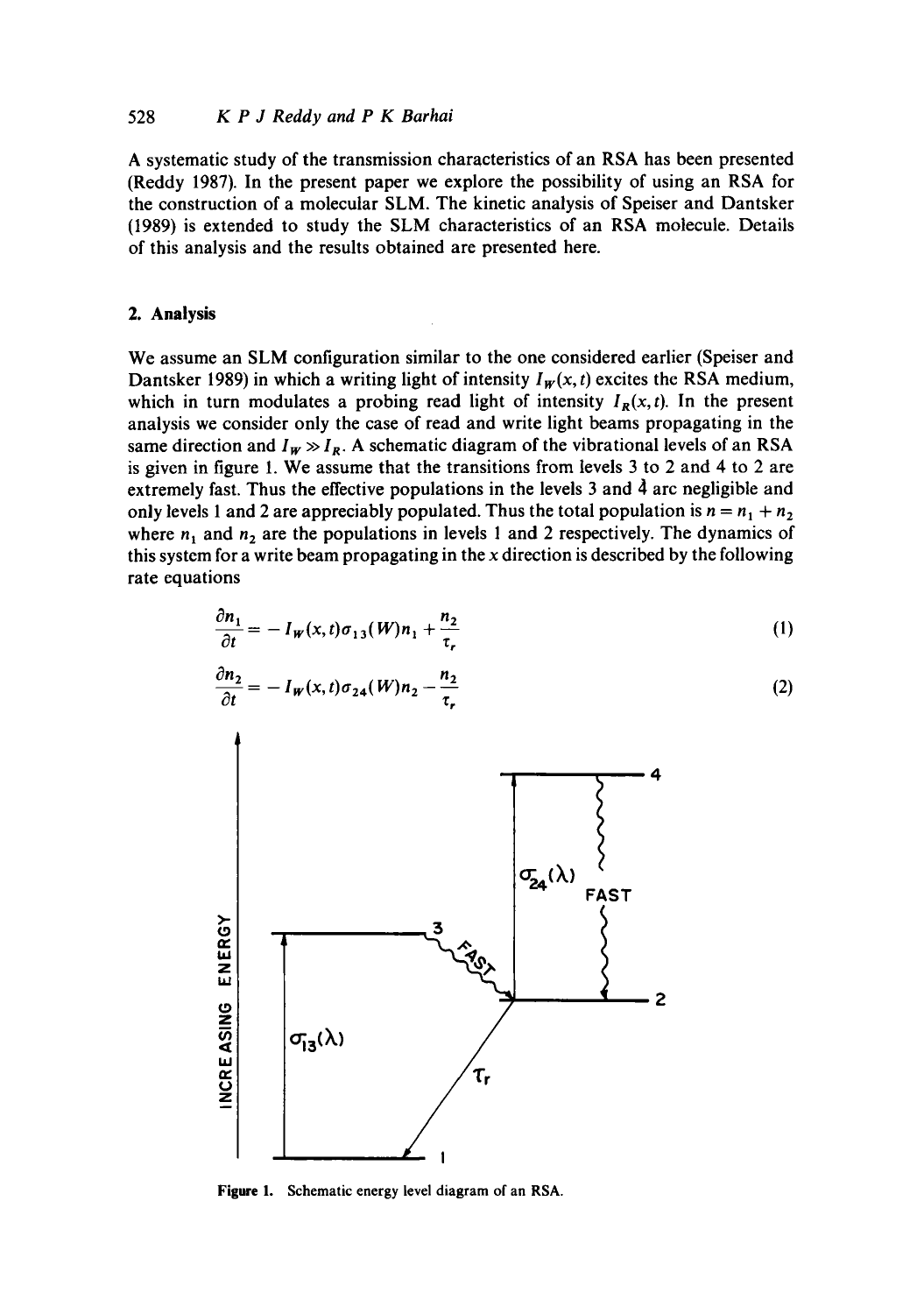*Spatial light modulation* 529

$$
\frac{\partial I_{\mathbf{w}}(x,t)}{\partial t} + c \frac{\partial I_{\mathbf{w}}(x,t)}{\partial x} = -\alpha_{\mathbf{w}} I_{\mathbf{w}}(x,t) \tag{3}
$$

where  $\sigma_{13}(W)$  and  $\sigma_{24}(W)$  are the ground state and the excited state absorption cross-sections respectively,  $\tau$ , is the lifetime of the excited level 2 and  $\alpha_W$  is the absorption coefficient given by,

$$
\alpha_W = n_1 \sigma_{13}(W) + n_2 \sigma_{24}(W). \tag{4}
$$

Equations  $(1)$ – $(4)$  yield at steady state,

$$
\frac{dI_W(x)}{dx} = -\alpha_W^0 \left( \frac{1 + \beta(W)(I_W/I_S)}{1 + (I_W/I_S)} \right) I_W(x) \tag{5}
$$

where the small signal absorption coefficient  $\alpha_W^0 = n\sigma_{13}(W)$ ,  $\beta(W) = \sigma_{24}(W)/\sigma_{13}(W)$ and the saturation intensity  $I_s = (\sigma_{13}(W)\tau_r)^{-1}$ . Assuming the dye medium of length L, the intensity equation can be integrated to yield,

$$
Y = \frac{I_W(L)}{I_W(0)} = \exp(-\alpha_W^0 L) \left[ \frac{1 + \gamma I_W(0)}{1 + \gamma I_W(0)} \right]_s
$$
 (6)

where  $I_w(0)$  is the intensity at  $x = 0$ ,  $I_w(L)$  is the intensity at  $x = L$ ,  $\gamma = \sigma_{24}(W)\tau_r$ , and  $\delta = (\beta(W) - 1)/\beta(W)$ .

Similarly for the read beam intensity we have

$$
\frac{dI_R(x)}{dx} = -\alpha_R I_R(x) \tag{7}
$$

where  $\alpha_R = n_1 \sigma_{13}(R) + n_2 \sigma_{24}(R)$  is the absorption coefficient for the read beam. Substituting the values of  $n_1$  and  $n_2$  obtained from eqns (1) and (2) for steady state we get,

$$
\alpha_R = \alpha_R^0 \left[ \frac{1 + \beta(R)(I_W/I_S)}{1 + (I_W/I_S)} \right],\tag{8}
$$

where  $\alpha_R^0 = n \sigma_{13}(R)$  and  $\beta(R) = \sigma_{24}(R)/\sigma_{13}(R)$ .

From eqns (5) and (7), we can write,

$$
\frac{dI_R(x)}{I_R(x)} = \left(\frac{\alpha_R}{\alpha_w}\right) \frac{dI_W(x)}{I_W(x)} \n= \left(\frac{\alpha_R^0}{\alpha_W^0}\right) \left[\frac{1+\beta(R)(I_W/I_S)}{1+\beta(W)(I_W/I_S)}\right] \frac{dI_W}{I_W}.
$$

This equation yields, after integration over the medium length L

$$
\frac{I_R(L)}{I_R(0)} = \left(\frac{\alpha_R^0}{\alpha_W^0}\right) \left\{ \ln\left(\frac{I_W(L)}{I_W(0)}\right) + \ln\left[\frac{1+\beta(W)[I_W(L)/I_S]}{1+\beta(W)[I_W(0)/I_S]}\right] \left(\frac{\beta(R)}{\beta(W)} - 1\right) \right\}.
$$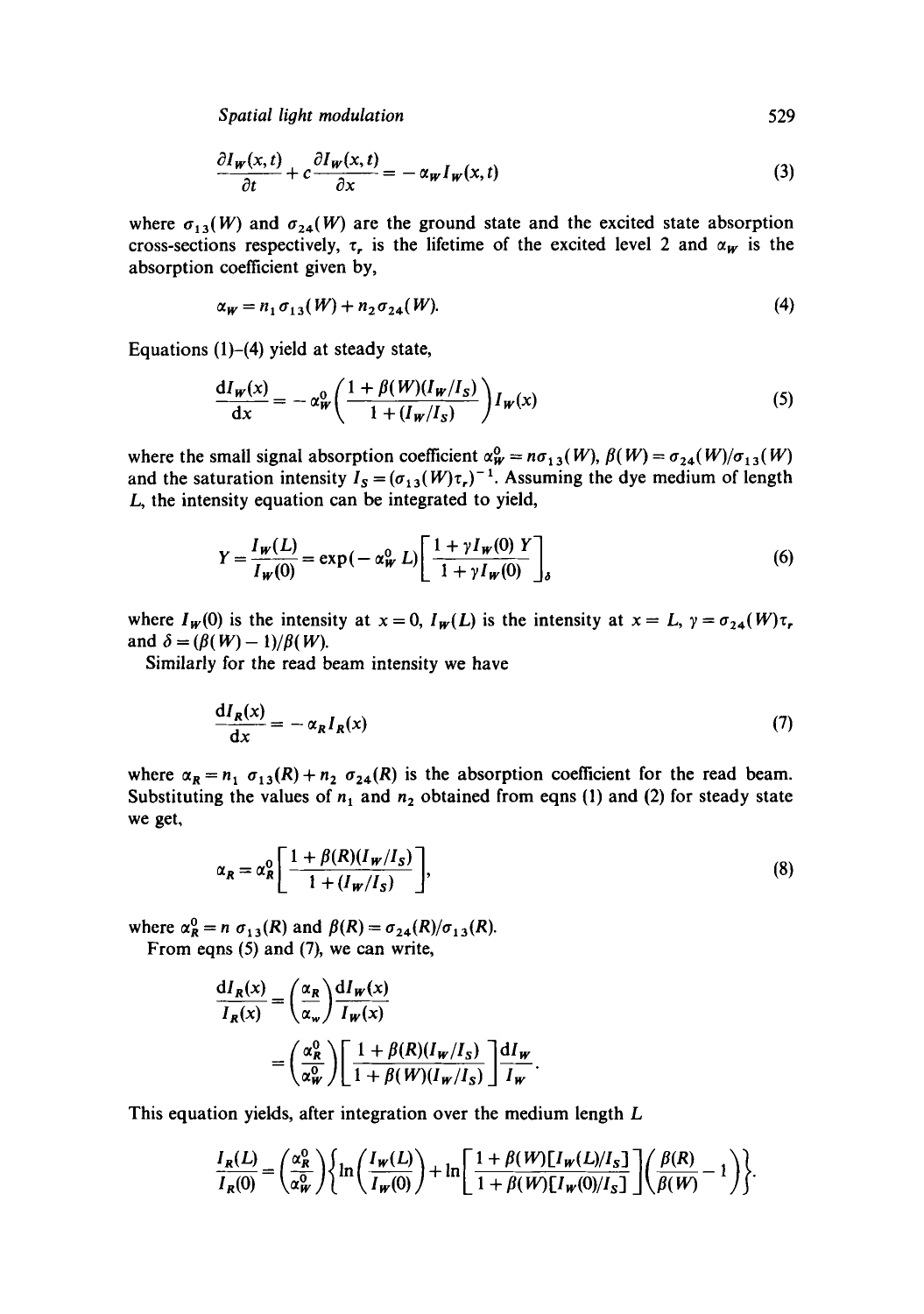Defining  $\Gamma = \beta(R)/\beta(W) - 1$  and  $\xi = \alpha_R^0/\alpha_W^0 = \sigma_{1,3}(R)/\sigma_{1,3}(W)$  and using (6), the above equation can be rewritten as,

$$
Z = \frac{I_R(L)}{I_R(0)} = \left\{ Y \left[ \frac{1 + \gamma I_W(0) Y}{1 + \gamma I_W(0)} \right]^r \right\}^{\xi}.
$$
\n
$$
(9)
$$

#### **3. Results and discussion**

Equation (9) is the basic equation for the discussion of the molecular SLM performance of an RSA. We will consider an example of the dye rhodamine 6G. This molecule is found to have  $\sigma_{24} > \sigma_{13}$  over the wavelength range from 400 to 465 nm (Hammond 1980). For the present analysis we consider the write light beam at wavelength 435 nm for which rhodamine 6G has  $\sigma_{13}(W) = 0.33 \times 10^{-16}$  cm<sup>2</sup> and  $\sigma_{24}(W) =$  $4.29 \times 10^{-16}$  cm<sup>2</sup>. Considering the read light beam at wavelength 500 nm the corresponding absorption cross-sections are  $\sigma_{13}(R) = 1.5 \times 10^{-16}$  cm<sup>2</sup> and  $\sigma_{24}(R) =$  $0.37 \times 10^{-16}$  cm<sup>2</sup>. Hence the dye molecule behaves as a RSA at write beam wavelength and as a saturable absorber at read beam wavelength. The relaxation time  $\tau_r =$  $3.9 \times 10^{-9}$  s. Assuming the concentration of the dye molecules  $n = 3 \times 10^{17}$  cm<sup>-3</sup>, eq. (6) is solved for Y values using graphical solutions method and the corresponding  $Z$  values are computed from (9). The variations of  $Y$  and  $Z$  values for different input write beam intensity values  $I_w(0)$  are shown in figure 2. These curves show a case of a normally closed SLM. By interchanging the wavelengths of write and read light beams the dye acts as a normally open SLM medium, as shown in figure 3. Characteristic curves for different values of L are shown in figure 4 for the normally open case of SLM. Finally the maximum contrast ratio is computed using the expression  $R = \exp[\sigma_{24}(R)nL]$ . The exponential dependence of R on the *nL* values is shown in figure 5 for rhodamine 6G dye.



**Figure** 2. Characteristic curves for write beam transmission Y and read beam transmission Z for rhodamine 6G ( $\sigma_{24}(W) > \sigma_{13}(W)$ ;  $\sigma_{24}(R) < \sigma_{13}(R)$ ).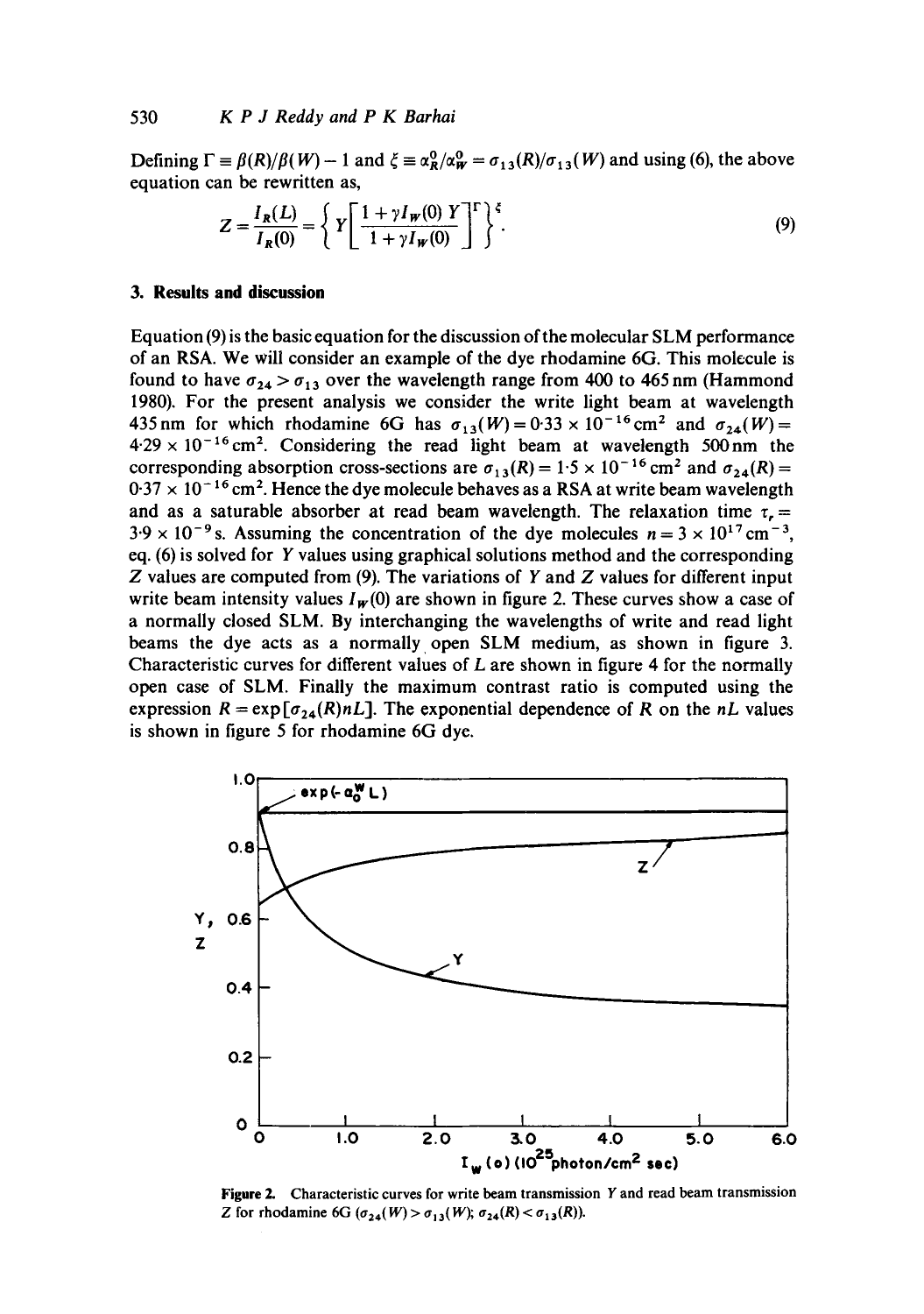

**Figure 3.**  Characteristic curves for write beam transmission Y and read beam transmission Z for rhodamine 6G ( $\sigma_{24}(W) < \sigma_{13}(W)$ ;  $\sigma_{24}(R) > \sigma_{13}(R)$ ).



**Figure 4.**  Characteristic read beam curves for normally open rhodamine 6G SLM for different L values.